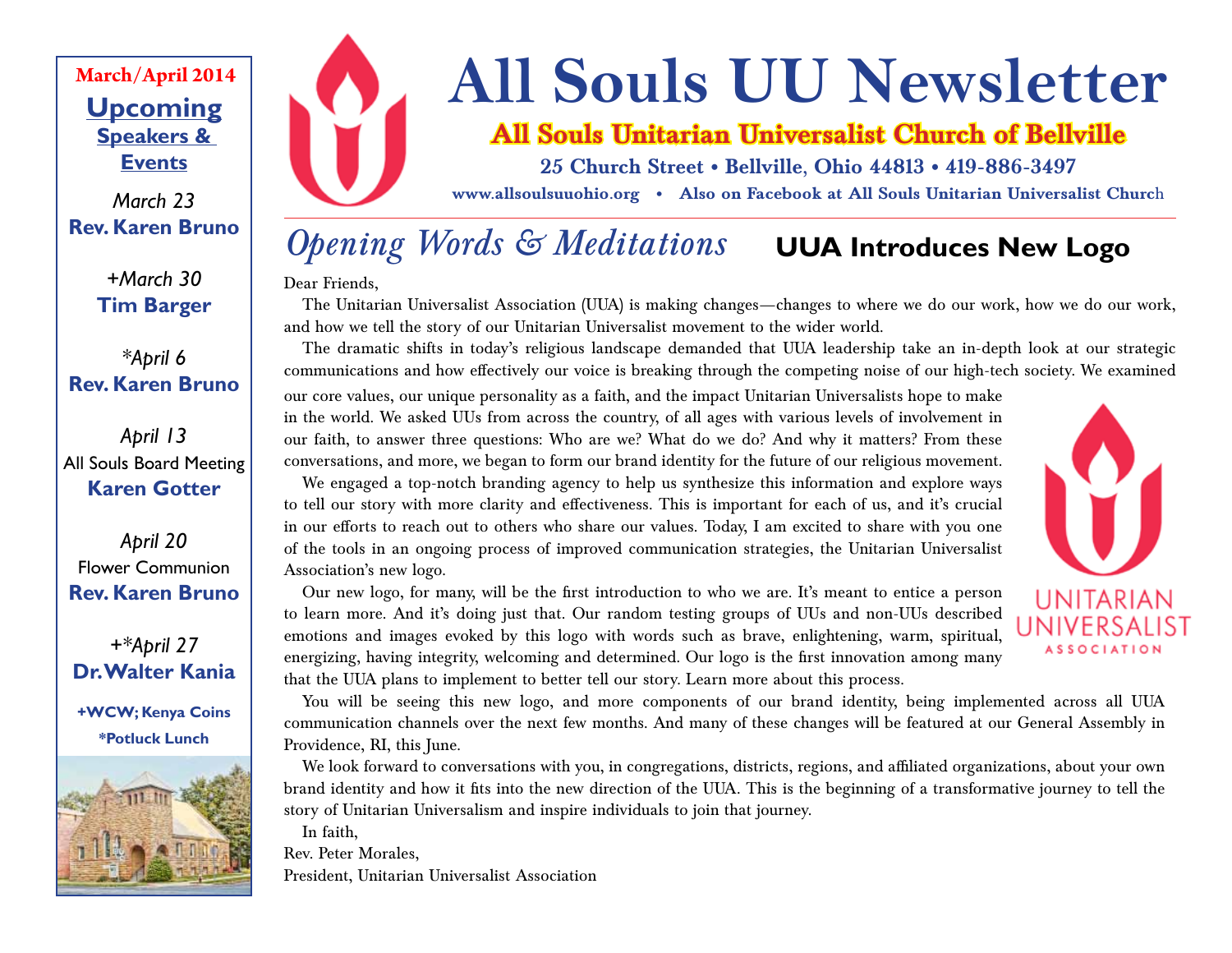## *March & April Calendar*

#### **EVERYONE IS INVITED TO ALL ACTIVITIES ALL ACTIVITIES ARE AT THE CHURCH UNLESS OTHERWISE NOTED**

#### **March**

#### **23 Sunday** 9 am Adult Religious Education: "Articulating Your UU Faith" A curriculum designed to help UUs explain their faith to non-UUs.

*ALL SOUL RECYCLING DAY: Please bring your recycle items to the Mid-Ohio Supply truck in the parking lot. -- See more in this newsletter*

**10:30 am Speaker:** Rev. Karen Bruno **Topic:** Prayer, even a humanist can do it.

 **Bio:** Karen Bruno is part time pastoral care minister at Bellville All Souls Unitarian Universalist Church. She attended Drew Theological School and was ordained by the United Church of Christ in 2002. She also works at Flying Horse Farms, a camp for children with serious illness, in Mount Gilead. She is thrilled to have found two amazing places with which to share her knowledge, experience and to build community. Karen lived in Ohio for her high school and college years and then after many years in Colorado returned in 2011 following her early retirement from Denver Human Services. In addition, Karen has worked as church pastor, hospice chaplain and religious educator. She and her partner live in Bellville.

24 Monday 6:30 pm Living Lotus Sangha - Th*e Four Establishments of Mindfulness* led by Sensei Dean Williams

**30\* Sunday** 9 am Adult Religious Education: "Articulating Your UU Faith" A curriculum designed to help UUs explain their faith to non-UUs.

**10:30 am Speaker:** Tim Barger **Topic:** "Yearning for Hallowed Ground: Religious Humanism"

 Religious humanism is for people who look to one another to live in, affect, and change this world that we know. Religious humanists have an awe for life and nature, among many wonders, that focuses on being rooted on earth, not taking a leap of faith. The yearning for hallowed ground is part of the religious quality of humanism, and the stories we share make for religious community. Tim Barger will talk about the hallowed and the stories that can make humanism religious.

 **Bio**: Rev. Tim Barger--TK Barger in print--is religion editor for The Blade, Toledo, Ohio's daily newspaper, and is affiliated with First Unitarian Church of Toledo as a community minister. He and his wife, Jewel, moved to Toledo in 2012. They met in Brooklyn, New York, where they both attended First Unitarian Congregational Society in Brooklyn. Tim is a graduate of both Meadville Lombard Theological School and The Humanist Institute.

*Following the service, Rev. Bruno will be hosting a Newbie Luncheon* **--** *See more in this newsletter*

#### **April**

|    | Wednesday | $7:30 \,\mathrm{pm}$ | Highlands of Ohio Concert: Jim Malcolm, Scottish folk singer (\$15 in advance/\$20 at the door) -- See more in this newsletter                    |  |  |
|----|-----------|----------------------|---------------------------------------------------------------------------------------------------------------------------------------------------|--|--|
| 6# | Sunday    | 9 am                 | Adult Religious Education: "Articulating Your UU Faith" A curriculum designed to help UUs explain their faith to non-UUs.                         |  |  |
|    |           | $10:30$ am           | Topic: "Visioning Or Future" What does it take for us to assure that this liberal church will still be strong<br><b>Speaker:</b> Rev. Karen Bruno |  |  |
|    |           |                      | in 10 or 20 years? Talk is followed by a potluck supper and then the "Visioning Retreat" from 12:30 to 4:30 pm. -- See more in this newsletter    |  |  |
|    | Monday    | $6:30 \text{ pm}$    | Living Lotus Sangha - The Four Establishments of Mindfulness led by Sensei Dean Williams                                                          |  |  |
|    | Wednesday | 7 pm                 | Adult Discussion Group: "Being Liberal in a Conservative Place" along with "Social Justice"                                                       |  |  |
| 12 | Saturday  | $4:30 \text{ pm}$    | Family fUUn Night - Making sushi -- See more in this newsletter                                                                                   |  |  |
| 13 | Sunday    | 9 am                 | All Souls Board Meeting (all are invited)                                                                                                         |  |  |
|    |           | 10:30 am             | Speaker: Karen Gotter Topic: "An Easter Egg"                                                                                                      |  |  |

 Can we UU's find a new way to appreciate the idea of resurrection? What about a way to appreciate the actions or beliefs of others, even though they may seem so impossibly far from our own? "The Egg" is a short story by Andy Weir that lets us consider why we might want to make that effort at this time of year and beyond.

 **Bio**: Karen Gotter is currently serving as Bellville's ambassador to Miami University in Oxford, Ohio, where she is pursuing a Master's degree in Environmental Science. She hopes to return to her hometown in order to fix all of the water and other environmental issues facing Bellville, Richland County and the rest of Ohio. She might be a bit of an idealist . . .

16 Wednesday 7 pm Adults Discussion Group: "Women's Spirituality"

*\*Whole Church Worship/Kenya Coins Collection #Potluck Luncheon (moved from March 30 to April 6)*

## *Birthdays for late March and April*

M 20 Pam Ellis

- 21 Gary Roth Bernie Mizer
- 22 Janet Chandler April
- 2 Jeannette Mirel
- 12 Darien Delbrugge Joe Connell 17 Katherine Gerhart
- 20 Teasha Sprague 21 Joan Rader 28 LD Ball

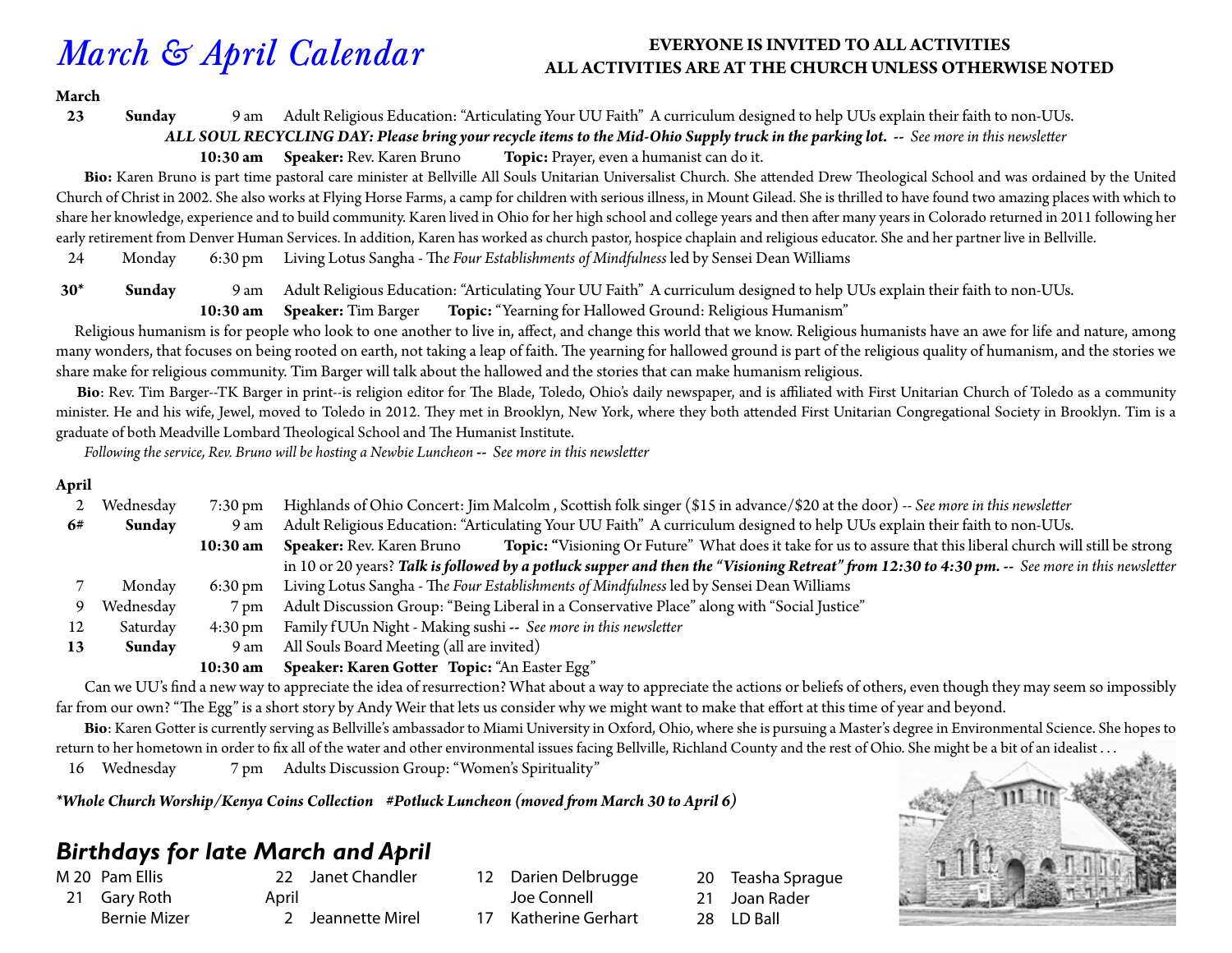### **Rev. Karen's Pastoral Care Page!**

#### **CAMP HAS ARRIVED!**

My time at camp will soon be increasing. Therefore my attendance at church on Sunday's will be decreasing. In Spring there are 4 weekend camps, then 2 months of living at camp in the summer, followed by 4 weekend camps in the Autumn. PLEASE KNOW YOU CAN CALL ME if you need to talk or to schedule a time to meet.

#### **NEWBIE GATHERING/with Karen Bruno**

All you 'new' folks want to have lunch with me after church some Sunday? On March 30th, I would like to get to know all of you a little better and also give you a chance to meet each other. Please RSVP so I can see if this is a good date. The church is picking up our tab for lunch. Welcome to All Souls!

**NEW MEMBER CLASS SOMETIME IN APRIL**, let Karen know if you want to attend and we will plan a time.

## **An Exciting Future (Parts 1, 2 and 3)**

**1)** Have you thought about what our church will be like in 10 year? What legacy do you want to leave to the next generation of liberal thinkers in Mid-Ohio? Come and join our Visioning Our Future retreat on April 6th. Following church we will have a potluck and then retreat from 12:30 to 4:30. Karen has offered to lead this if we can get at least 14 people to sign up. Sign-up sheet will start to be passed around at church. Or you can email Karen and let her know of your interest. revkarenbruno@gmail.com

Karen says: "All participants will get to offer ideas for all areas of our future, but there will also be 'break out' groups for each topic, so PLEASE indicate which break out group you will join when you sign up. The breakout groups include: 1. Religious Education, 2. Social Justice and Community Presence, 3. Worship, Music and Speakers, 4. Care and Maintenance of our Historic building, 5. Community/Pastoral Care, 6. Finances and Fund raising, 7. Fellowship and Membership. Ideally there will be 3 people in each group, but there needs to be at least 2 per topic group."

If anyone can plan an event for the children that afternoon so parents can attend that would be wonderful!

**2) NEW OFFICERS NEEDED!** Whether you are brand new or 'part of the furniture', you are needed to serve on the Board! Most folks on the Board now are 'retiring' for a little while so some new folks can have a turn! Stepping down will be Reed- President, Chuck – Treasurer, Jenny-Secretary, Cheryl -Trustee and Joan- Pulpit supply. THESE ARE ALL VERY IMPORTANT AND WE NEED YOU! Please contact Reed or one of the folks on the nominating committee if you might be willing to serve.

**3)** And last but not least: The Board will be conducting their yearly negotiation with Karen's about her hours working for the church. There will be a survey distributed shortly to help the Board prioritize the hours Karen works for the church to the priorities set by the survey results. Shelley as Church Secretary may also take one more duties as a result of this survey. So please complete one when then are distributed.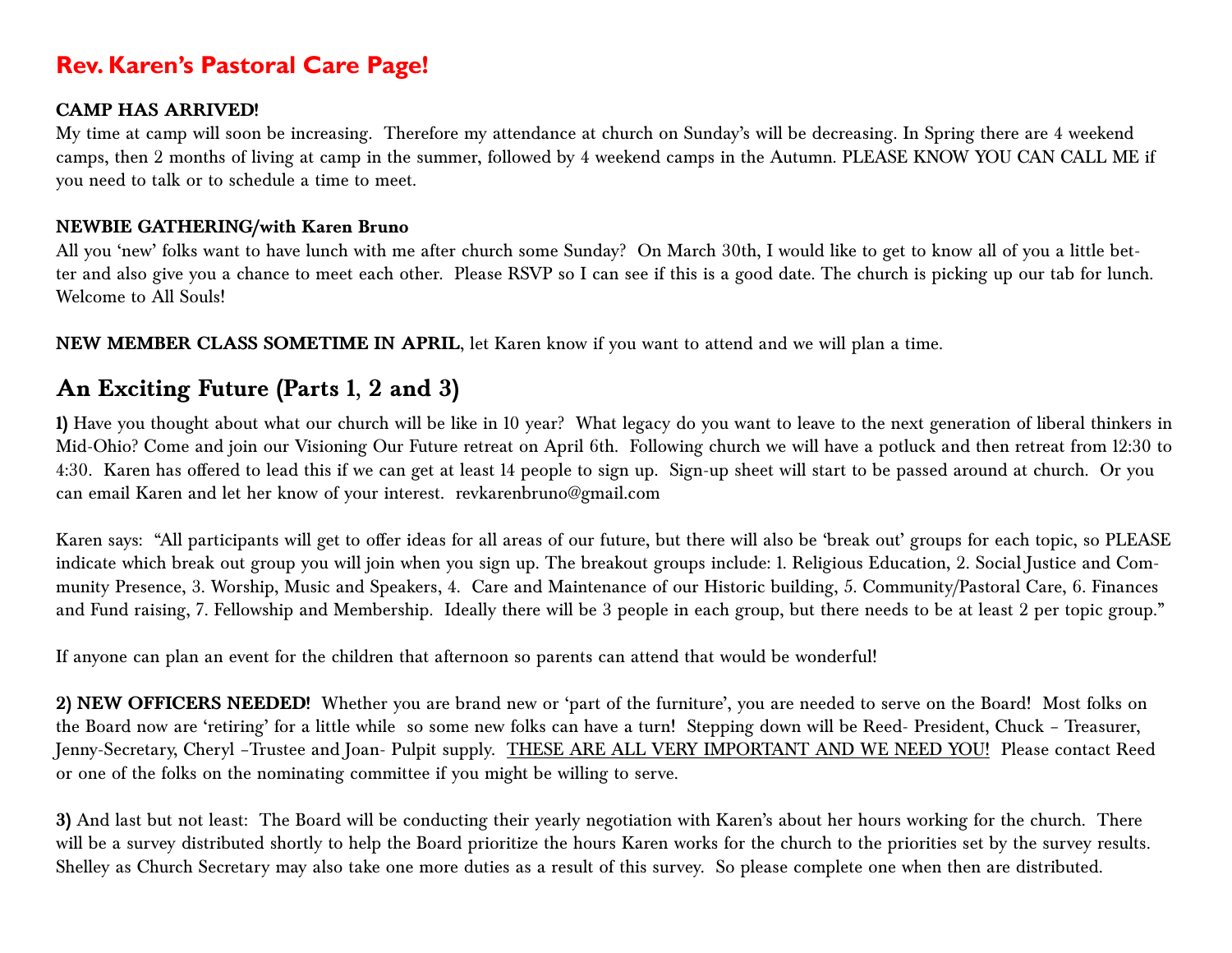#### **NOTES FROM THE PREZ**

The Board wants everyone to know how much they appreciate donations and patience while the vestibule was repaired after water damage and the kitchen was remodeled. Please say thanks te LD Ball and Sandy Macpherson for their donations and work on the kitchen.

Board meetings will be moved to the third Sunday in May to accomodate Rev. Karen Bruno's other work schedule.

The Board approved the date of April 26 for Spring Clean-up with a rain date of May 3. Please see the sign-up sheet that will be going around. Projects include scraping and painting downstairs windows and painting the vestibule as well as just general cleaning and sprucing up.

There will be a Family Fun Night on April 12 (fixing suchi starting at 4:30 pm) and we will have ourr Flower Communion on April 20 (Easter Sunday).

Liz Hansen and Shelley Mauk are working on a Wedding Infromation brochure to make sure people know our church is available for rent for weddings (especially non-traditional ones). Judy Shaffer welcomes input on the Sign Committee that needs a drawing to submit to the City for approval. And we are looking for some way to frame our 7 Principles (3x4' sign).

If you have not talked with Shelley (pastoral care secretary) please see her for updates and other information. Let me know if there's any way I or a Board Member can assist you. -- Reed Richmond, Board President, 419-631-7912 (cell).

## **February 2014 Financial Report**

| Revenue                        | February  |
|--------------------------------|-----------|
| <b>Open Plate Offering</b>     | \$264.00  |
| Pledges                        | 1,711.00  |
| <b>Mission Offering</b>        | 103.50    |
| <b>Special Services Income</b> | 39.00     |
| Total                          | 2,117.50  |
| Expenses*                      | 2,598.47  |
|                                | $-480.97$ |

Expenses this month included \$469.75 for kitchen remodeling. All other expenses were normal monthly expenses. Overall for the year, the church is operating at  $\pm$  \$314.75. Average Attendance in February: 42; Average for the Year: 44.

#### **LIVING LOTUS SANGHA**

(all meeting are from 6:30p - 8:30p)

#### **2014 Study Schedule:**

**Feb. & March:** The Platform Sutra of Hui-neng Red Pine translation and commentary

**April**: Bodhidharma - Life and Teachings

**May & Aug.:** Lankavatara Sutra Red Pine translation and commentary

#### **Sept. & Dec.:** Samdhinirmocana Sutra *The Third Turning of the Buddha Wheel* by Reb Anderson

Visit our new website at www.livinglotus.org We have added "soundcloud" to both the website and our Facebook page to share the Dharma talks Sensei Dean Williams shares at our Monday night sittings.

| <b>February Pledge Report</b>        |          |            |  |  |  |  |  |
|--------------------------------------|----------|------------|--|--|--|--|--|
| Pledged                              | Paid     | Difference |  |  |  |  |  |
| \$1,512                              | \$1,711  | $+ $199$   |  |  |  |  |  |
| <b>2013-2014 Fiscal Year to Date</b> |          |            |  |  |  |  |  |
| Pledged                              | Paid     | Difference |  |  |  |  |  |
| \$14,342                             | \$14,680 | $+ $338$   |  |  |  |  |  |
| 2013-2014 Pledges                    |          |            |  |  |  |  |  |

Church pledges were collected in July for the 2013-2014 fiscal year, but there is never a deadline for renewing, starting or increasing your pledge for the work of the Church. Please see Mike Garber for more information.

Mike notes that at the halfway point in 2012/2013 there was \$9597 in pledges and this year that figure was \$11,525. Great job, everyone.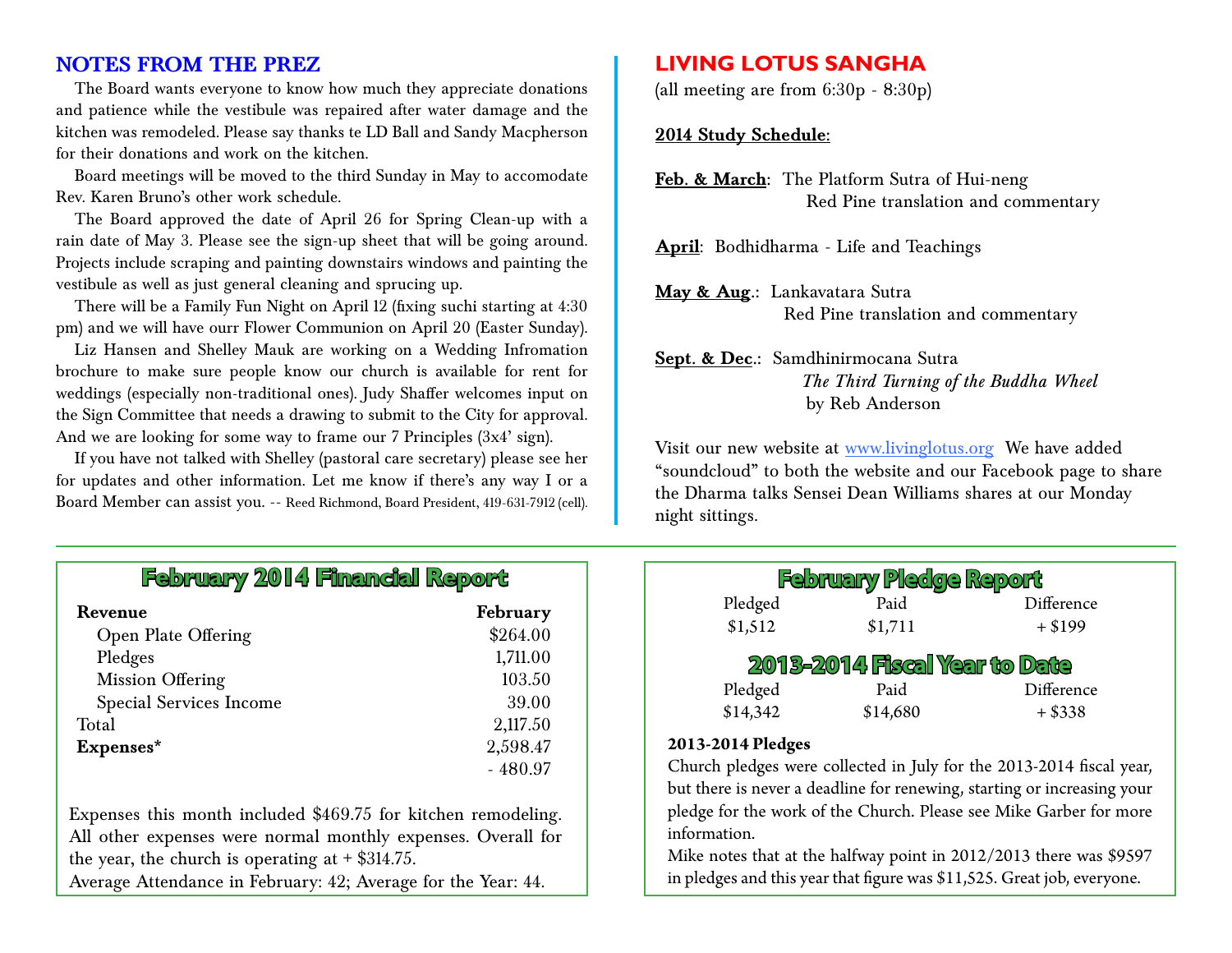#### **WEDNESDAY EVENING GROUP DISCUSSIONS**

- "Being Liberal in a Conservative Place" April 9th Change of Date! Due to Concert on the 2nd at church, and May 7
- • "Social Justice" Jointly meeting with Being Liberal in a Conservative Place: April 9, and no meeting in May
- • "Women's Spirituality" April 16 and May 21
- "Prayer, what is it and how does it work" Cancelled. If there is interest, we will try this one in the Autumn.

#### **Religious Education Opportunities**

Our new Religious Education class is Sunday morning at 9 a.m. at the church - a five-week experience that will be on the following Sundays: March 16, March 23, March 30, and April 6 (a fifth session on April 20 to be decided later).

The focus of this curriculum is articulation--practicing how and what to say in various settings in which you might be called upon to declare yourself religiously or to illuminate some angle on this liberal religious movement that has touched and changed so many lives for the better. Such moments are precious opportunities to deepen your own path and perhaps grow a happy awareness in someone else about this rich "living tradition." Yet many of us struggle to describe our religion adequately to others. This course offers hopeful inspiration and resources, plus the opportunity for meaningful connection to fellow UUs.

Please feel free to share this information with people you know who might like to visit the church for the class.

#### •••••••••••••••••••••••••••

This Summer, we'll have a multigenerational Religious Education program which will use the book *" Muhammad: The Story of a Prophet and Reformer"* by Sarah Conover. Although the book was written for ages 12 and up, it is suitable as a read aloud for ages 10 and up. For this three session program, we will use the Discussion Guide created by the UUA. If you are willing to facilitating this session (the format looks pretty simple), please let Liz Hansen know. The starting date has not yet been determined, but will probably be in June. We'll have books available for purchase in the next month, if you need to borrow a book due to financial hardship, please talk with Liz. From the UUA website:

"Readers of the book, *Muhammad*, encounter a man very different from the figure often presented in Western popular culture. Conover, co-author of Ayat Jamilah: Beautiful Signs: A Treasury of Islamic Wisdom for Children and Parents, draws from biographies, the Quran, and hadith (Muslim tradition). She relates the story of a radical prophet who challenged the rich and powerful, guided his community of followers through a dangerous time of persecution and exile, formed alliances with people of different beliefs, and preached that one should 'love for humanity what you love for yourself'."

#### **Family fUUn Night**

Join us Saturday, April 12th, around 4:30 for a night of sushi making! It's been a couple years since we got together to try our hand at rolling our own & we made such lovely & yummy creations we thought it was time to try it again! If the idea of raw fish scares you, don't worry, most of what we made was vegetarian and all the seafood we used was canned or cooked last time. Although anyone in Columbus for the day or who has access to sushi grade fish is welcome to bring some! More details will come out closer to the date so you know what to bring. Look forward to seeing you then!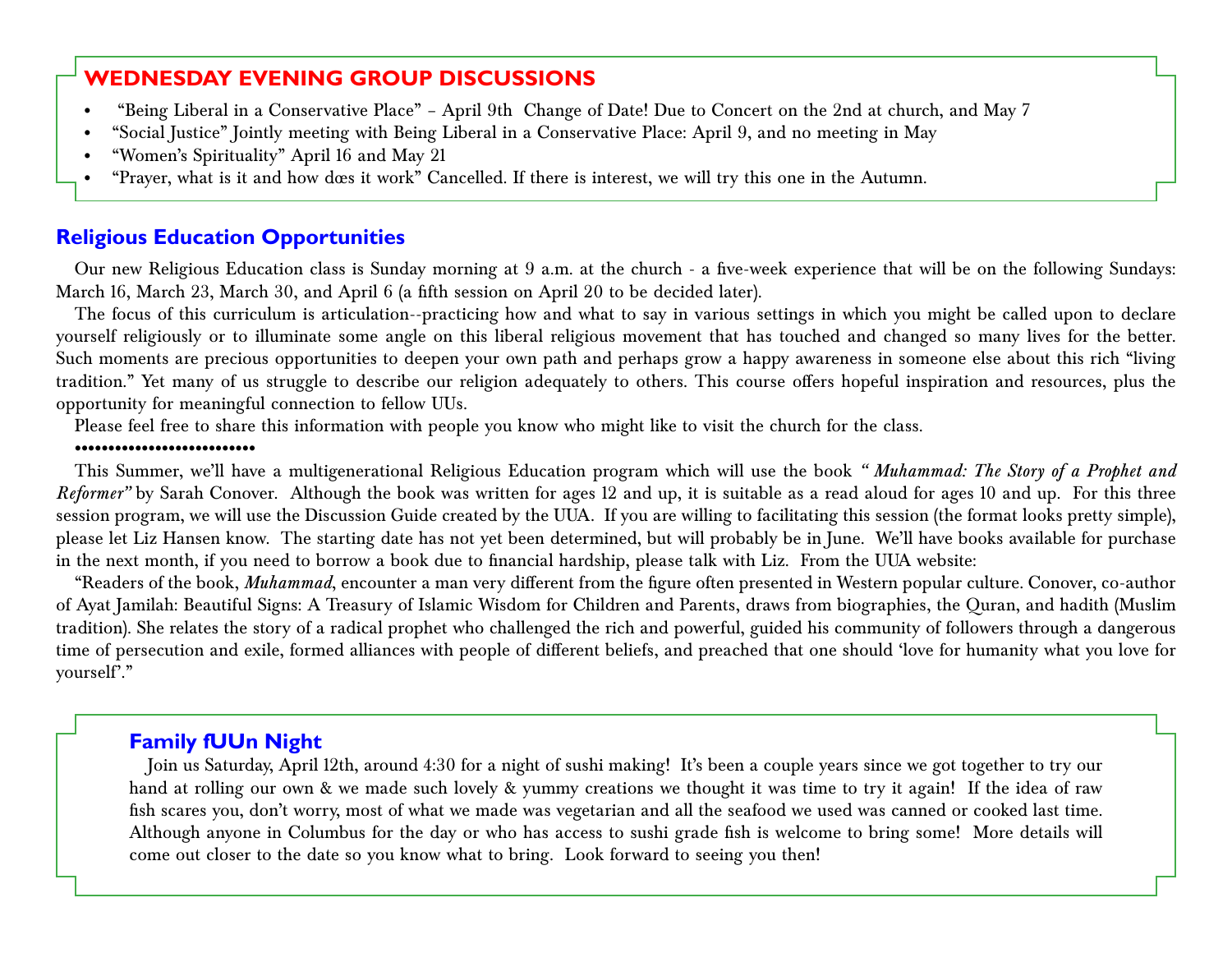### **Highlands of Ohio Concert at All Souls**

Highlanders,

Oh…My…Gosh!!! The snow cover has been so consistent, and the temperatures so low for so long that I had no idea it was March already. Finally, with the balmy temperature of the past few days, and being able to see bare spots in the snow, I came to realize that Highlands of Ohio dœs indeed have a concert coming, and relatively soon. Like April 2nd.

Not just any ol' concert either. This one features one of your all-time favorites – Jim Malcolm, Scottish folk singer, guitar wiz and punster extraordinaire.

His tour routing did not bring him through this area last fall, as it had for quite a few years, so we did not get to host him in 2013. Consequently, it has been a while since he was last here. This time we will host him in the acoustically great UU church in Bellville, his first appearance there.

The date is Wednesday, **April 2nd**. The time is 7:30 pm. Tickets will be \$15 IF you purchase them in advance of the show date. They will be \$20 on the day of the show.

Advance tickets can be purchased by sending a check or money order to Highlands of Ohio, 480 Edgewood Road in Mansfield, OH 44907, or you can drop off payment in the locked mailbox on the side of our house. We will hold purchased tickets to be picked up at the door unless you provide us with an self-addressed, stamped envelope.

Shows start at 7:30 pm and include (2) 45 minutes sets with a brief 10-15 minute intermission. Generally they are over between 9:30 and 10:00. Children under 12 are admitted free but if the event is a full house, we ask that those able to be held on laps be held on laps.

Let us hope that Spring will have finally Sprung by April 2nd.

## **C.O.M.E. (Committee On Ministry Explained)**

 We listen. That's the main task of our COM. It was created during a time of difficulty that has receded. That is its origin. Our COM is a group of four members that can be contacted with any concern from a member of our church family. It is not just a committee on /for the minister, but a committee that is approachable and listens to concerns and ideas that effect the church family as a whole. Got an idea for a new program? Bring it. Got a concern about services? Bring it. Got a concern about a new idea or issue you would like the church to address? Bring it. We are here to listen. We care about the welfare of the church family and we can be a first step for you to voice your care and concerns as well. Please feel free to contact us before/ after services or by phone (reasonable hours please). We are your COM. We listen. We care. Grow in Peace.

| Cheryl Church | 740 501-0626 |
|---------------|--------------|
| Ann Kilgore   | 419 961-6870 |
| Brian Moore   | 419 589-7707 |
| Doug Wilson   | 419 756-3529 |

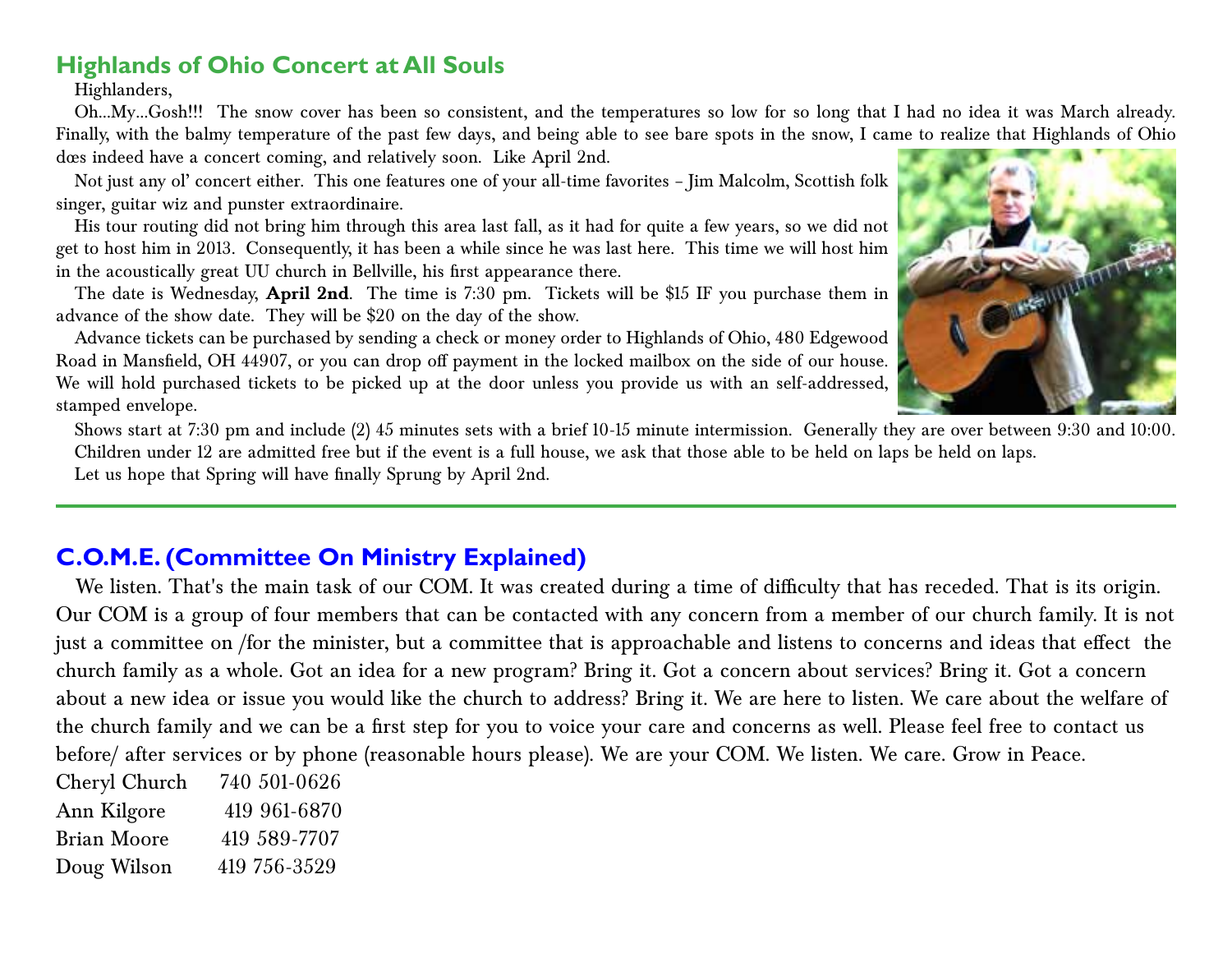### **Pulpit Schedule for 2014**

In case you like to plan ahead, here is a list of our speakers for 2014. We still have a few open spots, but the year is largely set. Having most of the dates filled will be helpful for the person who takes over Pulpit Chair in July. I will share all my sources and files and tips with this wonderful person. **Might it be you?** *-- Joan Richmond*

March 23 - Rev. Karen Bruno March 30 - Tim Barger April 6 - Rev. Karen Bruno April 13 - Karen Gotter April 20 - Flower Communion: Rev. Karen Bruno April 27 - Dr. Walter Kania May 4 - Rev. Karen Bruno May 11 - Dr. Walter Kania May 18 - Dean Williams May 25 - John Gardner June 1 - Karen Bruno June 8 - Dr. Walter Kania June 15 - Thomas Beck June 22 - Violeta Chinni June 29 - (open date) July 6 - Karen Bruno July 13 - Dr. Walter Kania July 20 - Peggy Logodny July 27 - Michael O'Malley Aug. 3 - Rev. Karen Bruno Aug. 10 - Dr. Walter Kania

Aug. 17 - David FitzSimmons (Curious Critters) Aug. 24 - Jim Scott – UU Composer, Poet, Performer and Activist Aug. 31 - Blessing the Animals Service at Palm Park in Bellville. Sept. 7 - Rev. Karen Bruno Sept. 14 - Dr. Walter Kania Sept. 21 - Teri Cornell Sept. 28 - Julia Hemeyer Oct. 5 - Rev. Karen Bruno Oct. 12 - Dr. Walter Kania Oct. 19 - John Gardener Oct. 26 - (open date) Nov. 2 - Rev. Karen Bruno Nov. 9 - Dr. Walter Kania Nov. 16 - Lisa Kreischer Nov. 23 - Glenn Myers Nov. 30 - Julia Hemeyer Dec. 7 - Rev. Karen Bruno Dec. 14 - Dr. Walter Kania Dec. 21 - (open date) Dec. 24 - Rev. Karen Bruno (Christmas eve service) Dec. 28 - (open date)

### **OMD (Ohio-Meadville District) INFO**

#### **General Assembly 2014: Love Reaches Out**

Registration and housing are now open for General Assembly 2014 in Providence, RI. The meeting will take place June 25-29, 2014. The month of March is when individuals can apply for scholarships and to be volunteers. In addition, this year congregational presidents who attend will receive a \$100 rebate. Learn more at www.uua.org/ga

#### **Young Adult Programming in the OMD**

The OMD UU Young Adult Network (OMDUUYAN) plans programming for young adults (18-35) throughout the year. Their spring conference will be held May 30-June 1 at the UU Congregation of Erie. Details are available at www.ohiomeadville.org. In addition, this year OPUS, the continental gathering of young adults will take place in the OMD. Details and registration on the OMD website when available. OPUS will take place August 12-17, 2014 at Nuhop Center for Experiential Learning on Ohio.

#### **CERG YouTube Channel**

Looking for videos of live workshops or webinars? Check the CERG YouTube channel. Most workshops and webinars we record are uploaded here once they are edited for viewing. Visit it at www.youtube.com/cerguua1